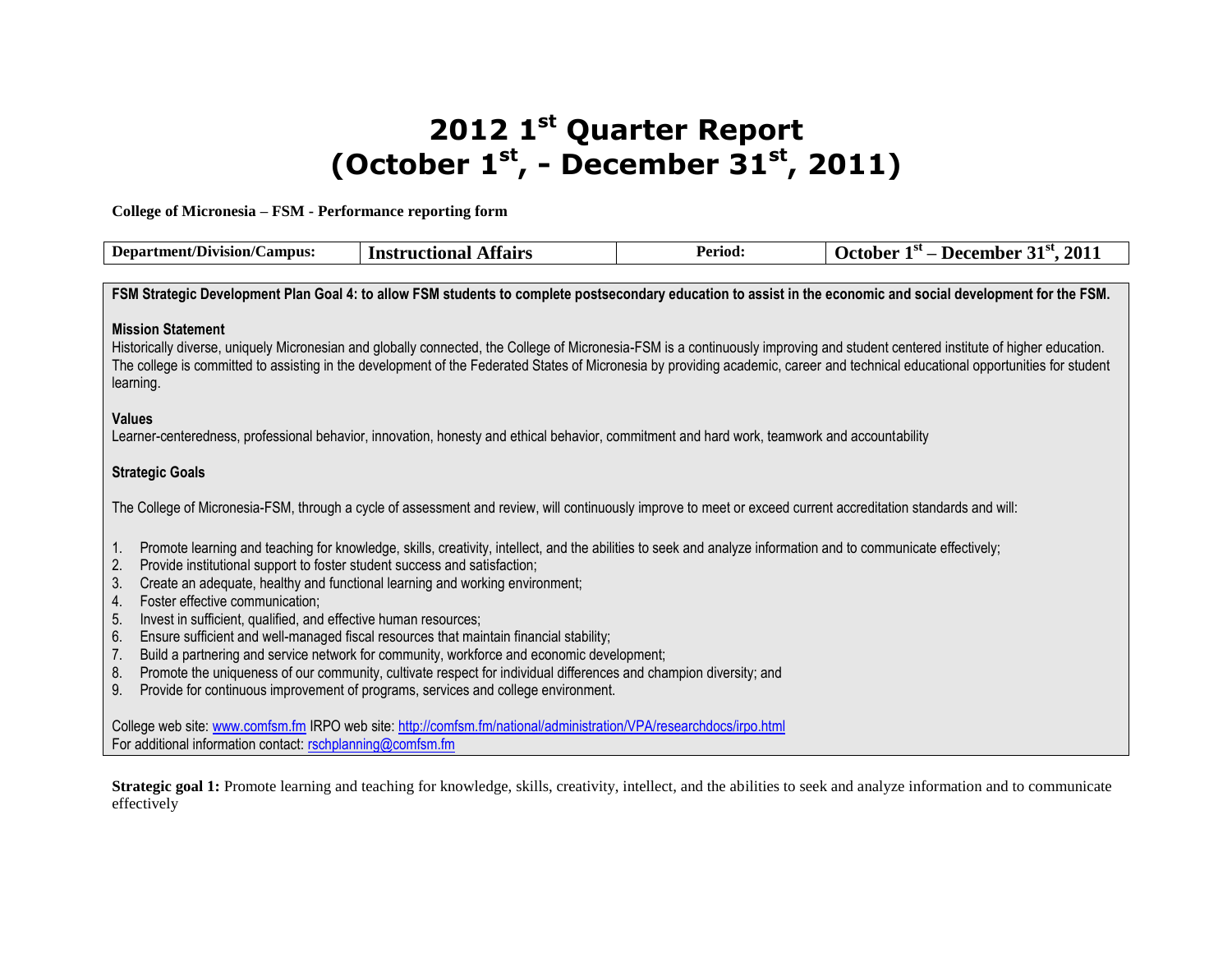| <b>Objectives</b>                                                                                                                                                                                                                                           | <b>Accomplishments</b>                                                                                                                                                                                                                                                                                                                                                                                                                      | <b>Comments/additional detail</b>                                                                                                                                                                                                                                                                                                                                                                                                                                                                                                                                                                                                                                                                                                                                                                                                                     |
|-------------------------------------------------------------------------------------------------------------------------------------------------------------------------------------------------------------------------------------------------------------|---------------------------------------------------------------------------------------------------------------------------------------------------------------------------------------------------------------------------------------------------------------------------------------------------------------------------------------------------------------------------------------------------------------------------------------------|-------------------------------------------------------------------------------------------------------------------------------------------------------------------------------------------------------------------------------------------------------------------------------------------------------------------------------------------------------------------------------------------------------------------------------------------------------------------------------------------------------------------------------------------------------------------------------------------------------------------------------------------------------------------------------------------------------------------------------------------------------------------------------------------------------------------------------------------------------|
| 1A: Promote quality teaching<br>and learning-centered<br>behaviors and environments<br>for the six campuses                                                                                                                                                 | 16 students graduated from the UOG Partnership BA in<br>$\bullet$<br>Elementary Ed. program on Dec. 15, 2011.<br>First time graduates for Associate of Science in Publich Health $-2$<br>students and Certificate of Achievement in Nursing Assistant - 9<br>students.                                                                                                                                                                      | Pres. Robert Underwood attended the<br>٠<br>graduation and conferred the degrees for the<br>Partnership BA award.                                                                                                                                                                                                                                                                                                                                                                                                                                                                                                                                                                                                                                                                                                                                     |
| <b>Institutional Priority</b><br>$\bullet$<br>2a: Expanding service<br>learning opportunities on all<br>campuses through student<br>organizations and academic<br>courses                                                                                   | 172 students graduated from Kosrae, Pohnpei, Chuuk, Yap and<br>$\bullet$<br>National campuses in Dec. 2011.<br>42 students graduated from Kosrae, Pohnpei, Chuuk, Yap and<br>$\bullet$<br>National campuses in July 2011.                                                                                                                                                                                                                   |                                                                                                                                                                                                                                                                                                                                                                                                                                                                                                                                                                                                                                                                                                                                                                                                                                                       |
| <b>Institutional priority</b><br>٠<br>2d: Implementing at least<br>one learning community at<br>each campus per semester<br>• Institutional priority 2e:<br>Revising program and<br>course outlines to reflect<br>learning centered learning<br>approaches. | <b>Curriculum Committee accomplishments</b><br>Recommended the process for Program Prioritization<br>٠<br>Recommended to change an ESL position at Pohnpei Campus<br>٠<br>to an AFT position<br>Adopted a rubric to evaluate revised course outlines<br>Recommended for approval 174 revised course outlines<br><b>Distance Learning:</b><br>Dr. Bob Hogan has submitted recommendations for implementation of<br>distance learning at COM. | The revised course outlines now include<br>assessment strategies for each student learning<br>outcome. Each assessment strategy must be<br>used by each instructor teaching the course at<br>least one time during the semester. This will<br>aid in collection of consistent assessment data<br>across all campuses and help insure consistency<br>in how the course is taught. These revised<br>outlines are available on the college website.<br>Dr. Hogan will return in Jan. 2012, to assist<br>$\bullet$<br>with the strategic plan to implement distance<br>learning, assist in writing policies and<br>procedures, and help in developing the first<br>course (EN 120a) for delivery in summer 2012.<br>Faculty members from FMI, Kosrae, and<br>Pohnpei participated in an experimental online<br>course on how to teach online. The results |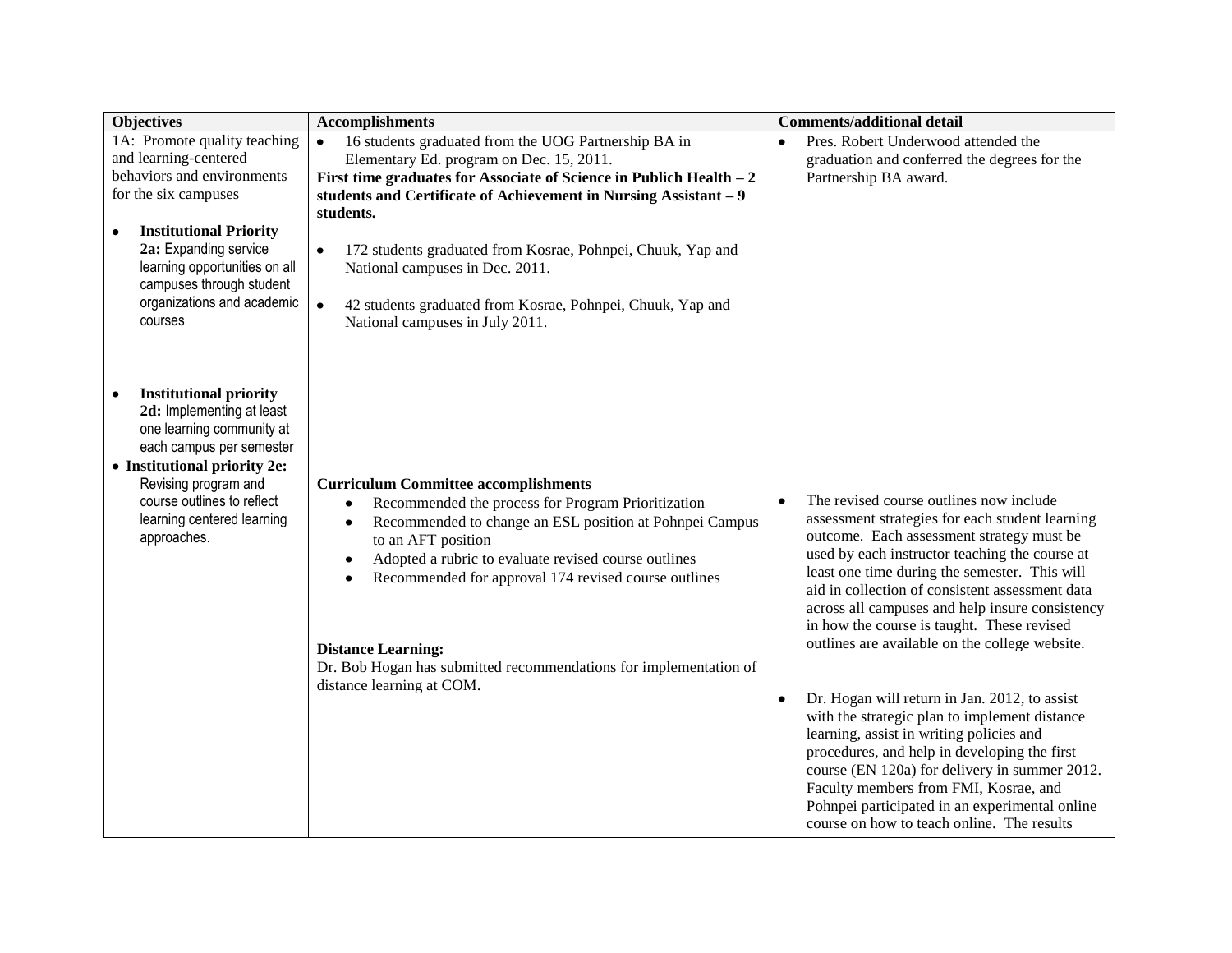## **Program Prioritization:**

The process has been approved by CAC and the President has designated the members of the working group who will be conducting the first review in Jan. 2012.

## **LRC Activities (Oct. – Dec. 2011)**

| <b>Programs/Services</b>                  |               |            |           |      |      |      |
|-------------------------------------------|---------------|------------|-----------|------|------|------|
|                                           | <sub>CC</sub> | <b>FMI</b> | <b>KC</b> | PC   | NC   | YC   |
| Patrons                                   |               |            |           | 1548 | 6892 |      |
| usage                                     | 11468         | 158        | 1654      |      |      | 6172 |
| Reserved<br>materials                     |               | 0          |           | 10   | 863  | 54   |
| Materials<br>circulated<br>$\text{(all)}$ | 424           | 0          | 531       | 1200 | 4667 | 2532 |
| <b>Visitors</b><br>using<br>computers     |               | 16         |           | 3    | 81   |      |

#### **LRC computer usage (April-June 2010)**

|                         | -   |            |     |      |      |      |
|-------------------------|-----|------------|-----|------|------|------|
|                         | CC  | <b>FMI</b> | KС  | PС   | NC   | YС   |
| General<br>application  | 438 |            | 239 |      | 5689 | 1345 |
| Reference               | 621 | 18         | 681 | 3244 | 9832 | 310  |
| Email                   |     |            | 557 |      | 3468 | 624  |
| Technical<br>assistance | 10  |            | 3   | 613  | 356  | 33   |

#### **LRC Reference Encounters (April-June 2010)**

|                         | $\sim$ $\sim$<br>w | FMI | $\overline{\phantom{a}}$ | רות<br>◡ | $\mathbf{M}$ |    |
|-------------------------|--------------------|-----|--------------------------|----------|--------------|----|
| Reference<br>encounters | ົ<br>ے،            |     | ັ                        | TUJ      |              | ہے |

A Strategic Learning Communities (SLC) workshop was held in the MITC at the National Campus from October 14-17, 2011. Karleen Manuel presented about the Pacific Digital Library at the workshop.

Dir. Of IRPO, DCTE, and DAP have been collecting the data as identified in the process outline. This small group will prepare the information in an easy-to-read format for the first review. The program prioritization process will provide the basis for planning for FY 2014 and the next 5 year strategic plan.

were successful.

 $\bullet$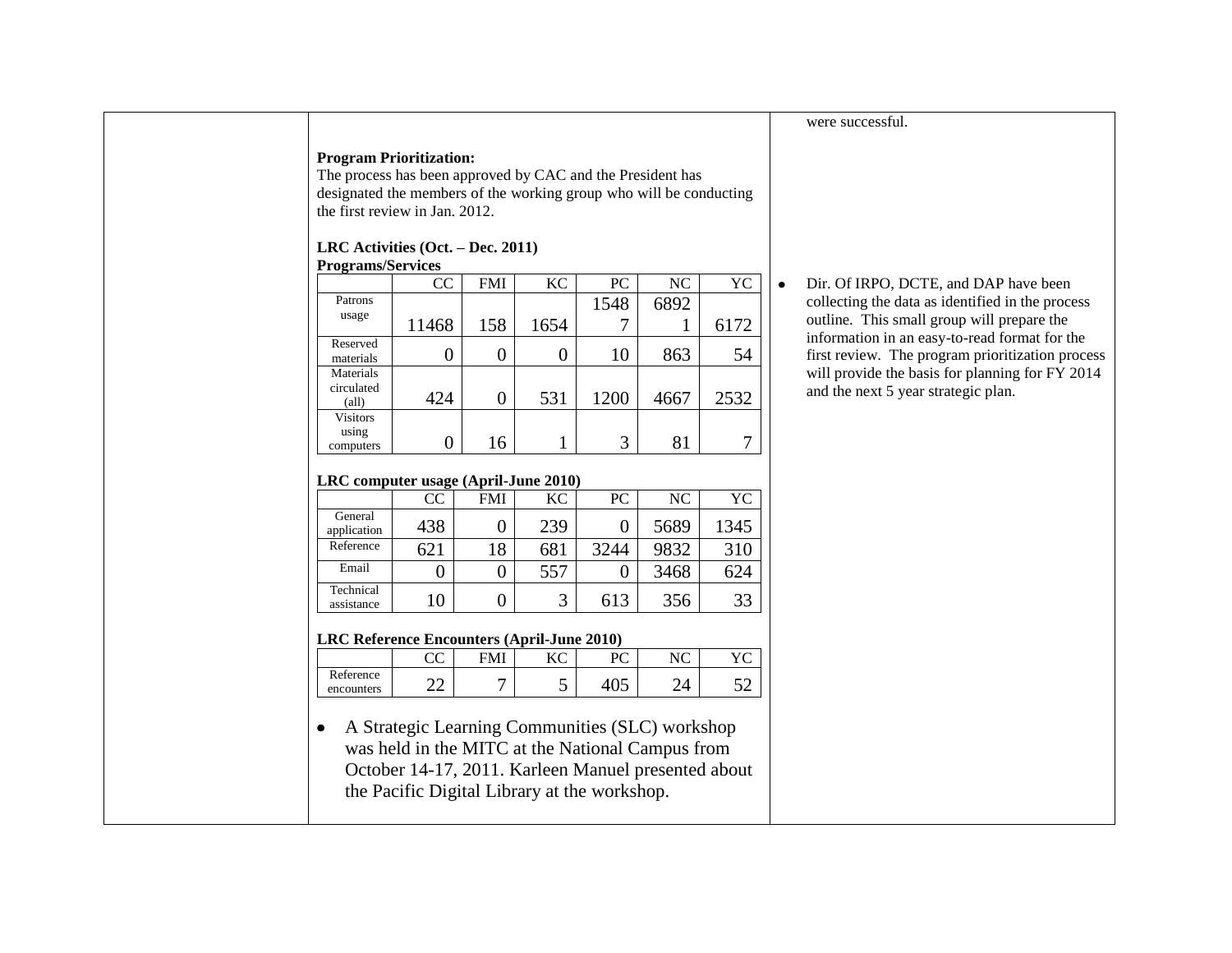| Two library instructions were conducted at the Yap<br>Campus on use of library resources and use of selected<br>references.                                                                                                 |  |
|-----------------------------------------------------------------------------------------------------------------------------------------------------------------------------------------------------------------------------|--|
| Five library instructions were conducted at the National<br>campus on the use of the library, use of the OPAC and<br>the use of electronic resources for research.                                                          |  |
| • Lucy Oducado prepared the second narrative and<br>financial report for the Connections to Collections<br>grant and submitted to the IMLS main office in<br>Washington, D.C. in compliance with the grant<br>requirements. |  |
| The 21 <sup>st</sup> annual Pacific Islands Association of<br>Libraries, Archives, and Museums (PIALA) was held<br>in Kosrae at the Rose Mackwelung Library from<br>November 14-16, 2011.                                   |  |
| The National Campus LRC promoted and exhibited<br>AIDS resources as part of the World AIDS Day<br>activities on December 2, 2011.                                                                                           |  |
| The 16 <sup>th</sup> Micronesian Chief Executives' Summit was<br>held in the Rose Mackwelung Library on December<br>$10-12, 2011.$                                                                                          |  |
| Yap Campus LRC conducted an in-library use survey<br>for Fall 2011 on December 5, 2011.                                                                                                                                     |  |
| Chuuk LRC is undergoing renovations to the roof and<br>$\bullet$<br>ceiling.                                                                                                                                                |  |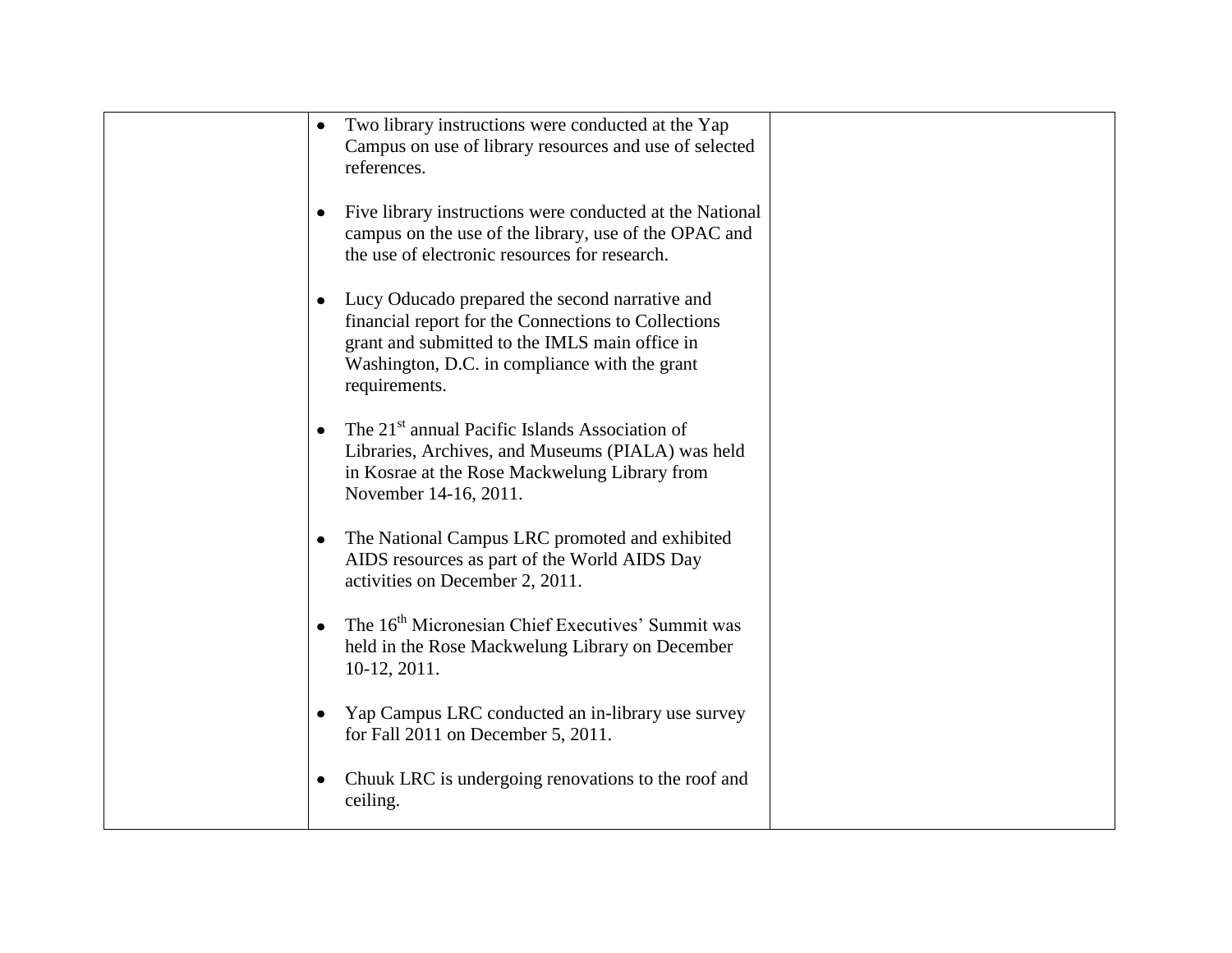| 1B: Make developmental<br>courses an institutional<br>priority | Achieving College Excellence (ACE) English and Math courses<br>are on the schedules at all state campuses for fall 2011. |  |
|----------------------------------------------------------------|--------------------------------------------------------------------------------------------------------------------------|--|
| 1C: Enhance faculty<br>involvement in the college              | Each faculty member system wide now serves on at least on<br>standing committee.                                         |  |

## **Strategic goal 4:** Foster effective communication

| <b>Objectives</b>                      | <b>Accomplishments</b>                                                                                                           | <b>Comments/additional detail</b>                                                                                                                                                                                                                                                                                                                           |
|----------------------------------------|----------------------------------------------------------------------------------------------------------------------------------|-------------------------------------------------------------------------------------------------------------------------------------------------------------------------------------------------------------------------------------------------------------------------------------------------------------------------------------------------------------|
| 4A: Enhance communications<br>pathways | CariPac grant project sponsored a week long "Agriculture is<br>more than Farming" camp for high school students June 14 -<br>18. | Institutional Priority 1a: Promoting linkages with $K -$<br>12 and external stakeholders.                                                                                                                                                                                                                                                                   |
|                                        |                                                                                                                                  | More than 60 high school students from Pohnpei participated<br>in workshops, fieldtrips, and games during the weeklong<br>camp. The week ended with round table discussions with<br>students, high school agriculture instructors and CRE and<br>Instructional Affairs representatives from the College.                                                    |
|                                        |                                                                                                                                  | Institutional Priority 1c: Ensure that all WASC<br>recommendations on communications and governance<br>are meet by implementation of the communications and<br>governance policies and plans with emphasis on<br>completing all decision grids for roles and<br>responsibilities and decision making and development<br>of written processes and procedures |

## **Strategic goal 5:** Invest in sufficient, qualified, and effective human resources

| <b>Objectives</b>           | <b>Accomplishments</b>                                                                                                                                                                           | <b>Comments/additional detail</b> |
|-----------------------------|--------------------------------------------------------------------------------------------------------------------------------------------------------------------------------------------------|-----------------------------------|
| 5A: Provide on-going        | <b>Summary Major Professional Development Activities by</b>                                                                                                                                      |                                   |
| professional development of | <b>Campus:</b>                                                                                                                                                                                   |                                   |
| faculty and staff           | <b>Chuuk Campus:</b> Miuty Nokar is finishing his Master's degree<br>with 2 courses and a final paper left and Dannie Mamangon is<br>finishing his PhD also with 2 courses and the dissertation. |                                   |
|                             | National campus: Sylvia Henry is half way finsished with her<br>Master's from SIT. She has spring semester and next summer.                                                                      |                                   |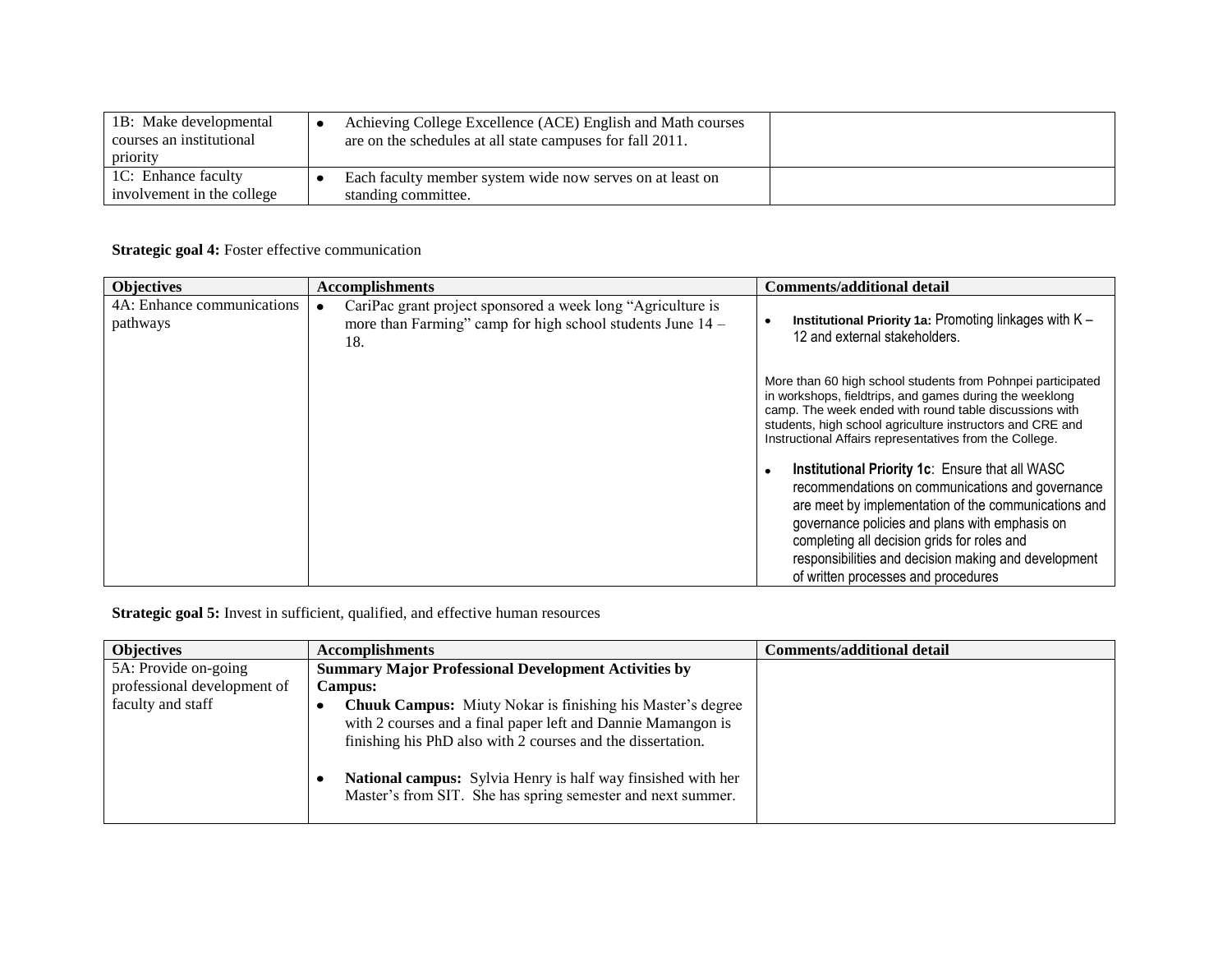| <b>Pohnpei Campus:</b> Stanley Etse is working on the same<br>Master's program as Miuty Nokar and should be finished at the<br>same time |  |
|------------------------------------------------------------------------------------------------------------------------------------------|--|
|                                                                                                                                          |  |

## **Strategic goal 7:** Build a partnering and service network for community, workforce and economic development

| <b>Objectives</b>                                                                                                                 | <b>Accomplishments</b>                                                                                                                                                                                                                                                                                                          | <b>Comments/additional detail</b>                                                                                                                                                                                                                                                                                                                                                                                                                                                                          |
|-----------------------------------------------------------------------------------------------------------------------------------|---------------------------------------------------------------------------------------------------------------------------------------------------------------------------------------------------------------------------------------------------------------------------------------------------------------------------------|------------------------------------------------------------------------------------------------------------------------------------------------------------------------------------------------------------------------------------------------------------------------------------------------------------------------------------------------------------------------------------------------------------------------------------------------------------------------------------------------------------|
| 7A: Increase involvement of<br>the community in college<br>affairs                                                                | FSM Immigration used 4 HTM students to assist with their<br>$\bullet$<br>Regional Conference held Oct. 28-31.<br>10 HTM students and 2 faculty members went to Kosrae for a<br>٠<br>learning experience.<br>AFT students participated in the World Food Day<br>8 apprenticeship students completed the first year requirements. | Problem statement 1: There is insufficient dialogue<br>and information exchange between external<br>stakeholders and the college in regard to economic and<br>social development needs, program development,<br>service delivery and funding for students and the college<br>The 10 students had the opportunity to experience<br>what the HTM industry is about as they worked at<br>the Nautilus Resort. The students worked in the<br>restaurant, house keeping, grounds keeping and<br>the front desk. |
| 7C: Develop new and<br>enhance existing programs to<br>meet the changing<br>educational and workforce<br>needs of our communities | AHEC Grant refunded for year 3 at \$328,363.<br>$\bullet$                                                                                                                                                                                                                                                                       | Priority 1b: Promoting the college as a major source of<br>technical assistance for the nation<br>AHEC funding is in jeopardy of being<br>discontinued by the US Congress. Year 3 is okay,<br>but the proposal before US Congress at this time<br>is to cut all funding for AHEC in the next year's<br>budget.                                                                                                                                                                                             |
|                                                                                                                                   | SAMHSA grant and plan is officially approved and will begin<br>July 2012.                                                                                                                                                                                                                                                       | This grant was to have started 2 years ago, but<br>there were problems with the plan and<br>implementation. We have received word from the<br>grant coordinator, that funding will now be made<br>available for start up in July 2012.                                                                                                                                                                                                                                                                     |
|                                                                                                                                   | Chuuk CTOP coordinator met with CPUC CEO Mr. David<br>Waite.                                                                                                                                                                                                                                                                    | Mr. Roger Arnold and Mr. David Waite discussed<br>training opportunities the College could provide<br>for CPUC employees. 2 trainings are planned for                                                                                                                                                                                                                                                                                                                                                      |
|                                                                                                                                   | CRE and CTOP join program in Local Entrepreneur Training to<br>start in November.                                                                                                                                                                                                                                               | spring 2012 in computer operations and<br>management.                                                                                                                                                                                                                                                                                                                                                                                                                                                      |
|                                                                                                                                   | CTOP provided COMET preparation for COM students and<br>community members on Saturdays until COMET administered                                                                                                                                                                                                                 | 176 people took COMET.<br>٠                                                                                                                                                                                                                                                                                                                                                                                                                                                                                |